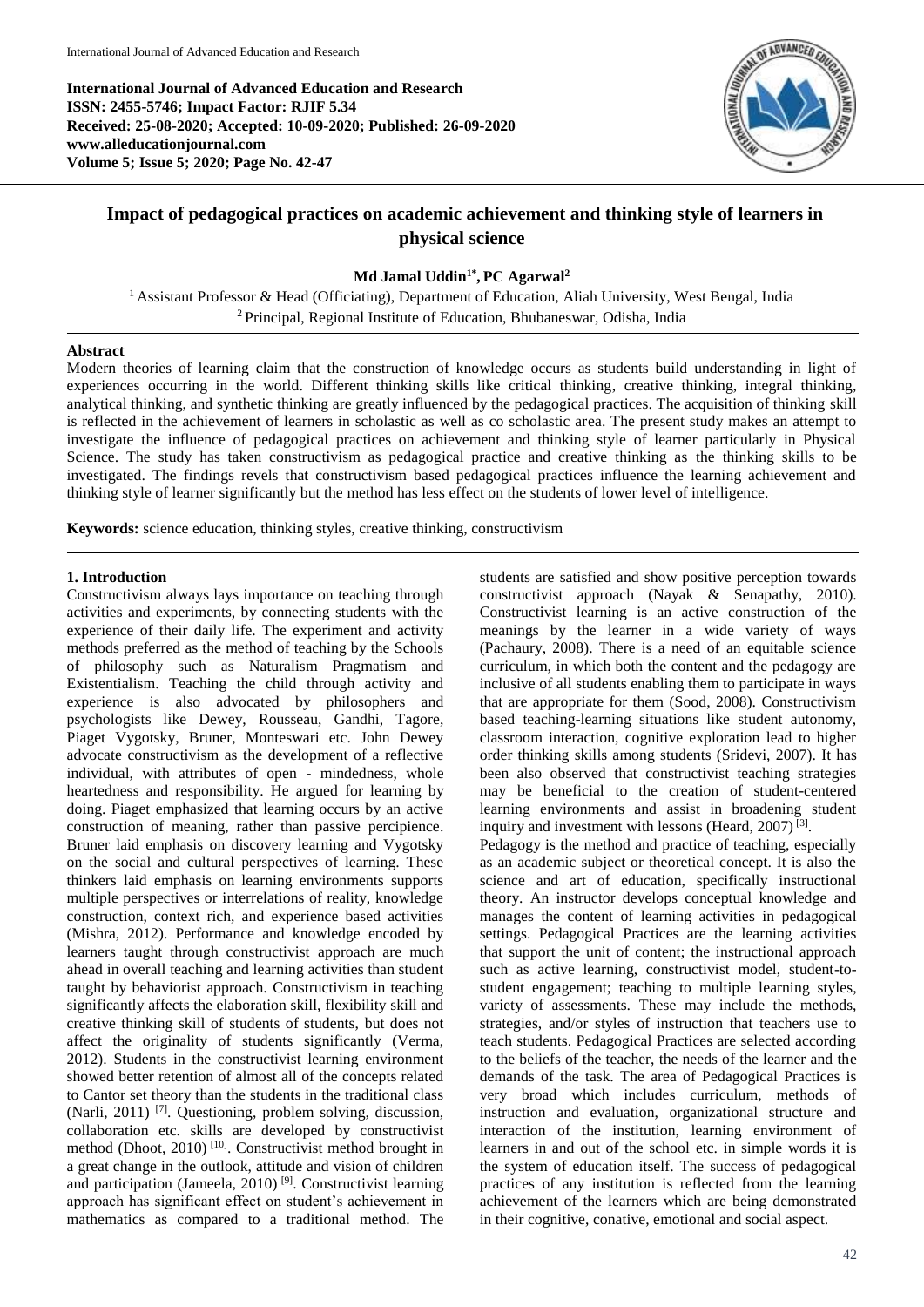Keeping in mind the above rationale the present study is conducted through an experimental approach to explore the influence of pedagogical practices on the achievement and thinking style of learner in science. Hence the present study is titled as

# **How pedagogical practices influence the achievement and thinking style of learner?**

## **Operational definition**

*Pedagogical practices:* In the present study constructivism based teaching-learning practices are treated as pedagogical practices

*Achievement:* It refers to mental abilities along with the process skill reflected in the behavior of the individual. The present study covers the subject related learning achievement in science i.e. knowledge, understanding, application and problem solving. The manipulation with the instruments by learners in the desired way and the answers written by them will be the reflection of their learning achievement.

*Thinking style:* In the present study thinking refers to creative thinking only, which is reflected as the originality, flexibility, fluency of thought of the learner during instruction and evaluation.

#### **2. Research Questions**

The study moves with following research questions which are tried to be answered empirically as well as rationally throughout the study.

- 1. How constructivism based pedagogical practices influence the achievement of learner in physical science?
- 2. How constructivism based pedagogical practices influence creative thinking of learner in physical science?
- 3. How constructivism based pedagogical practices influence the creative thinking of learner at different level of intelligence of learner in physical science?

## **3. Objective of the study**

Judging the above situations the research study is very much anxious to investigate the influence of constructivism based pedagogical practices on knowledge acquisition by developing the ability of thinking among the learners. The study have following objectives.

- 1. To study the influence of constructivism based pedagogical practices on the achievement of learner in physical science.
- 2. To examine the influence of constructivism based pedagogical practices on creative thinking of learner in physical science.
- 3. To investigate the influence of constructivism based pedagogical practices on the achievement of learners at different level of intelligence.

## **4. Hypothesis**

H0- There is no significant difference between the post treatment mean achievement scores of control and experimental group

## **5. Method of research**

The present research is classroom practice of constructivism based pedagogical practices with experimental approach and also with both positivist and phenomenological perspective.

The study fallows two group pre-test post design

#### **5.1 Population and Sample**

The elementary school students of Khunta block of Mayurbhanj district was the population of the study. To remain impartial towards the sample the researcher used random sampling technique to draw the sample school from the population. Both the control and experimental group had thirty students who are selected through intelligence test and achievement test followed by a matching to make both of the group equivalent.

## **5.2 Tools and Techniques for Data Collection**

In the present study the researcher had made use of 3 types of tools for the data collection. These were (1) instructional tools (2) testing tools- these were used test students ability before the treatment, at the time of treatment and after the treatment (3) observation

The study tried to investigate the influence of pedagogical practices on achievement and thinking style of learners in science in the following lessons of physical science.

**Lesson-1 Conductor Insulators Electric Conduction Lesson - 2 Separation of Liquid Mixture Lesson-3 Forms of Carbon Lesson-4 Melting & Boiling Lesson -5 Acid and Base**

## **5.3 Analysis of data**

In experimental research it is a very common belief that, the change what appears at the end as product is the result of the process through which the samples have gone through. So attempt has been made to analyze the data in two ways as-

- 1. Process analysis where phenomenological approach is used
- 2. Product analysis where positivist (objective) approach is used.

## **5.3.1 Process analysis**

**Lesson 1-** The objective of this lesson was to develop some basic concepts regarding electric conductor, insulator and flow of electricity. In pretest it was noticed that students idea regarding these concepts was not concrete. For example, students were not able to identify conductors or insulators from a mixed list. They were unaware about the condition required for owing current in a circuit. In this teaching learning process, a circuit containing two LED bulbs was given to them. Students were asked to glow light by completing the circuit. With different materials available to them like pen, pencil, cloth, paper, cycle spoke, aluminum wire, copper wire, rubber, graphite, refill, stone, etc. (There was a gap of few centimeter between the two poles of circuit.) Every student was given opportunity to manipulate with the circuit. The time required to glow the bulb by them was being noted in front of them. This created a competitive mind among the students and they were trying with great interest. No instruction was given to them during the activity. Full freedom was given to them and they were being asked about the reasons of various observations (meta-cognition). By this a good discussion platform was created. At the end of the activity, students were given a question paper which was related to their observation. Questions were aimed to check their ability of discriminating between conductors and insulators, giving example of them drawing circuit diagrams and making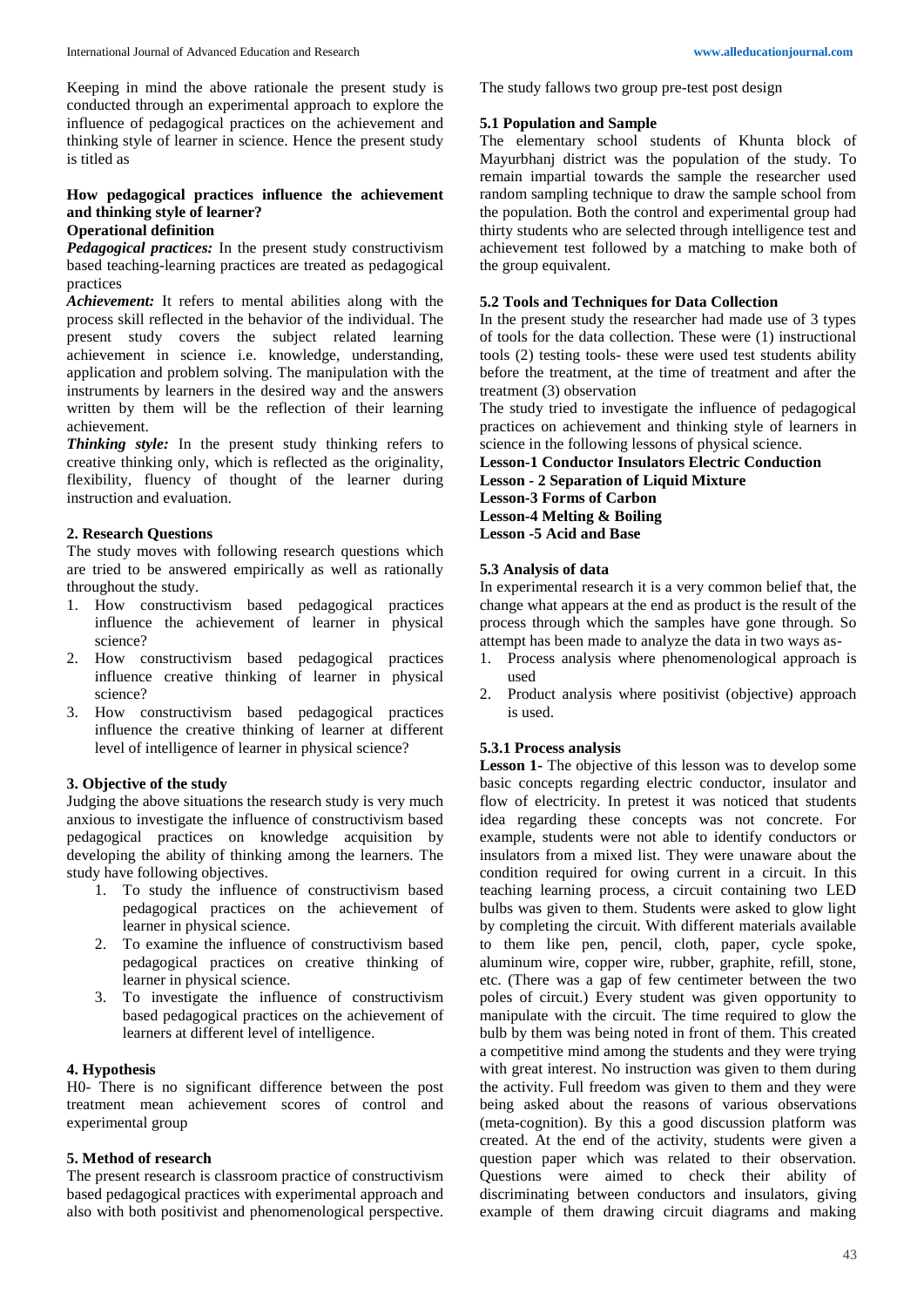definitions, etc. At last It was found that students were successfully able to achieve those objectives. They were facing a little difficulty to form own definition from their observation. Still they were close to it.

In the control group all direct instruction were given on the above topic. When their cognition was assessed It was found that they were easily writing definition as told earlier but facing conceptual confusions regarding discrimination between conductors and insulators, circuit diagrams. They were confused that which one is conductor from pencil and graphite of pencil. But no such problem was encountered by the students of experimental room who had completed circuit by using graphite of a pencil along with other conductors.

*Lesson-2-* The objective of this lesson was to enhance students understanding about evaporation of components of solution along with basic concepts related to evaporation. In the experimental group students were asked to prepare water solutions of sugar & salt. When they were asked about the technique of separating the components, they told that it can be done by putting the solution on sunlight. Than they were told that they have very less time (about 20 min.) to collect salt from salt solution. For a few moments they were confused how to achieve the task. After this they were shown apparatus for like sprit lamp, conical flask, test tube, band tube etc. Than the students started manipulation with the instruments. Students are divided in to 2 groups. First group was performing & second group was observing. Within 10 minutes the members of the first group collected salt from salt solution. The second group students were asked to prepare sugar solution and they were assigned the task of separating both the components from the solution. They were also confused about the condensation of vapor in to water. So the condensation was demonstrated to them. Than students continued the activity & collected the water from the solution. At last the sugar was left in the conical flask. In the end of the process they have performed. The students were asked to give more examples of evaporation. They had a belief that evaporation is only possible at sunlight. They were asked to bring a water pot (matka) full of water and the port was kept in dark. On the next days it was found that the water level was decreased. The reason behind this observation was discussed & student concluded that evaporation is possible even without sunlight. These concepts were thought to the control group students by discussion and black board work. In the evaluation it was found that the performance of experimental group students was better. It was also noticed that control group students were not sure regarding the use separation technique to a particular case. All most all control group students think that evaporation occurs only in the sunlight even after they were told that its possible without Sunlight.

*Lesson -3* The objective of this lesson was to strengthen students' concepts regarding different from of carbon and their uses. In the Experimental group student were provided deferent materials like leaf, different woods, paper, refill, plastic etc. and where asked to burn them. It was observed by the students that whatever they burnt ultimately resulted in black residue. It was told to them that this black residue is carbon. Different structures of carbon were shown in figure. Two important from of carbon was sugar charcoal & lamps blacks. This time the experimental group was divided in to 3 sub-groups. The first group was given the required apparatus for preparation of sugar charcoal like sprit lamp,

test tube, test tube holder, sugar etc. and was asked to prepare sugar charcoal. Student performed the activity with great interest. The rest members were in an active discussion regarding the different observation of the experiment. To enhance scientific responsibility there was very less interference from the instructor. Students were asked to clean the apparatus they used, which give them a more comprehensive idea regarding the substance they have prepared. The second group was given a lamp watch glass and forceps. The students were asked to collect the smoke of the flame on the water glass. It was told that the collected substance was lamp black. Then the third group was given the collected lamp black and was asked to prepare a solution from that. Students mixed different solvents like kerosene oil, alcohol, water etc. to get the solution. Though the solution was not perfect, when the use of the solution was discussed, students were in an excitement to use the solution as ink (preparation of ink was a complex process and was told to them). There was a open discussion regarding students experience on different forms of carbon and their used. In the control group the concepts were taught to the students and uses were discussed by the teacher.

In evaluation it was seen that the retention of these concepts in the students' mind of control group was less. They were not able to remind the process of preparation of lamp black or sugar charcoal. Whereas the students of experimental group were comfortable in these areas.

*Lesson-4-* The objective of this lesson was to enhance students' concept regarding melting and boiling deferent substances. The control group students were divided in to 5 groups & provided Ice, alcohol, butter, water, sugar solution. The groups were provided thermometer, boiling tube, sprit lamp and were asked to report the melting point & boiling point. The result was discussed among the peer member. The conclusion drown by students was as following.

The state of matter changes with tamps. Solid substance first stands melting then boiling the m.p. is less than B.P., when a solute in added to any solute in the added to any solvent its boiling point increases. They prepared the meaning of melting and boiling in their own words. In the control group these concepts were discussed by the teacher with black board work.

In evaluation it was seen that the performance of experimental group students was quiet good, control group student tiled many conceptual contusions for example there was a question.

Which of the fooling has higher boiling point?

. River water

. Sea water

All the students of experimental group written sea water but most of the students of control group writer river water, control group students faced problem to different between the process of matching & boiling.

*Lesson-5*- The objective of this lesson was to strengthen students understanding regarding acid & base. In experimental group students were given some edible acid & base to test & touch like (lemon, Emli, curd, alcohol, baking powder & antacid liq.). The feeling of students regarding the test was disused. This helped students to construct the basic, primary idea about the properties of acid a base. Than litmus paper was shown to the students & they were asked to demonstrate the colour change when it comes in contact of acid, base and water. After this every students were given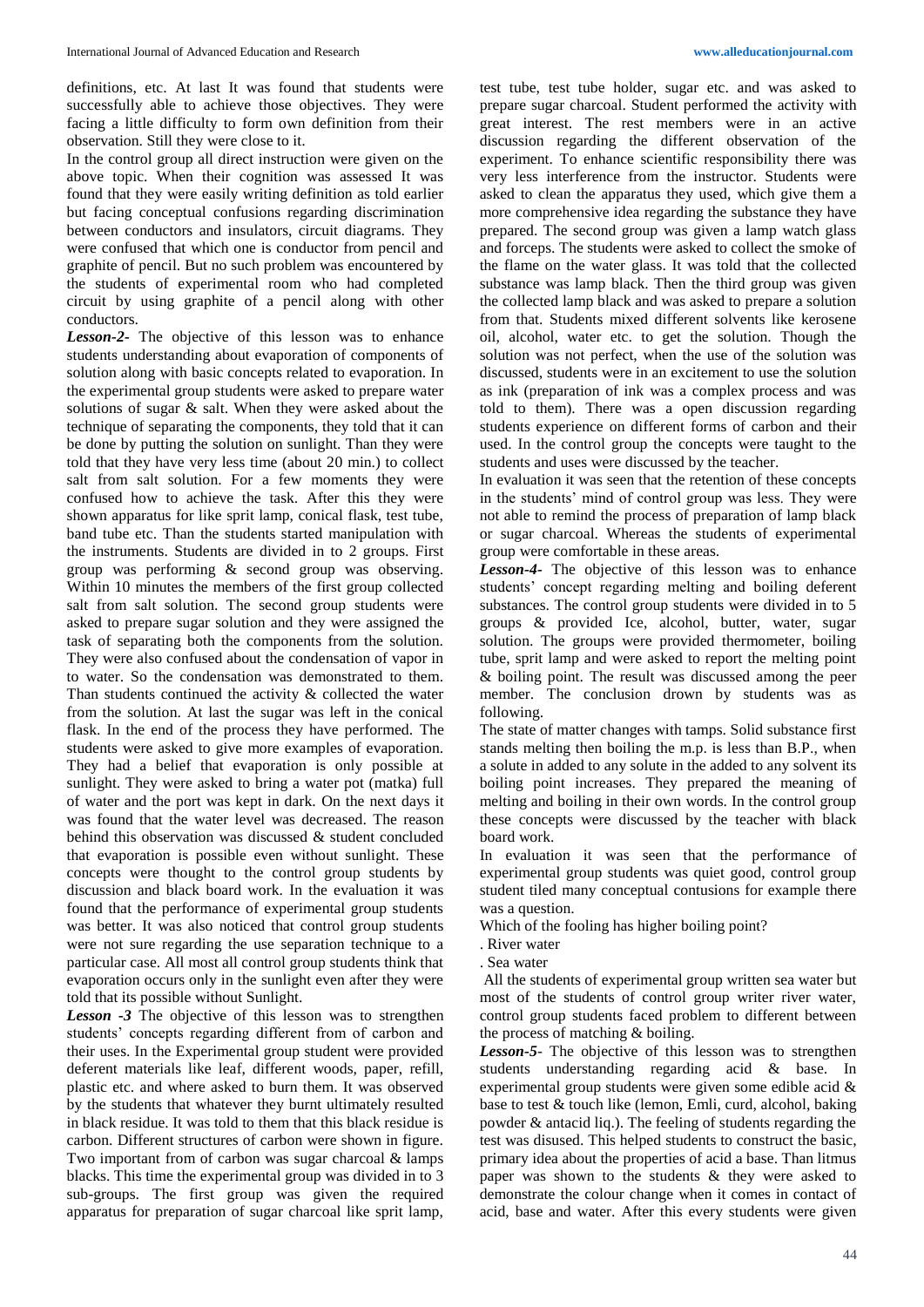two litmus papers (blue & red). 7 there unknown liquids of same color were placed in front of them. They were asked to detect the liquid with the help of water the activity & discuss the result. In this way they understand the litmus test.

Students were in to two groups to concretive students' idea about the uses of acid & base first a small battery was put in front of the student.  $1<sup>st</sup>$  group students were asked to bring some liquid from the battery by a dropper & to repent what was the substance? By doing litmus test student became conformed the substance used in battery was an acid similarly the second group students conformed that the substance found in washing powder/shop solution was buses. Than the used of acid & base was discussed by the pear members.

These concepts were told to the control group by teacher with required black board work.

In evaluation it was found that the control group students were not sure regarding the change of colour of litmus paper when it comes in contact with water. They were also confused during the use of acid and base. Whereas, the concepts of experimental Group students were found to be concrete.

From the process analysis of the above five lesson it is clear that the students of experimental group has demonstrated more focused in activity, conceptual Clarity, Insight in thought, fluency, flexibility and originality in idea which are the indicators of creative thinking

#### **5.3.2 Product analysis**

In order to analyze the product, quantitative data obtained from the experiment is analyses.









**Table 1:** Test for significant mean difference between pre-treatment achievement and creative thinking score of control group.

| <b>Paired Samples Test</b> |                                    |          |                           |          |    |                   |  |
|----------------------------|------------------------------------|----------|---------------------------|----------|----|-------------------|--|
|                            |                                    |          | <b>Paired Differences</b> |          |    |                   |  |
|                            |                                    | Mean     | <b>Std. Deviation</b>     |          | df | $Sig. (2-tailed)$ |  |
| Pair 1                     | Pre ach $con - post$ ach $Con$     | $-2.467$ | 4.158                     | $-3.249$ | 29 | .003              |  |
| Pair 2                     | Pre creat. Con $-$ post creat. Con | $-.267$  | 3.172                     | $-.460$  | 29 | .649              |  |

The above table clearly indicates that there is significant difference between the pre-treatment and post achievement

scores of control group but the difference between that of creative thinking is not significant.

**Table 2:** Test for significant mean difference between pre-treatment achievement and creative thinking score of experimental group.

| <b>Paired Samples Test</b> |                                                               |          |                            |             |  |                       |  |  |
|----------------------------|---------------------------------------------------------------|----------|----------------------------|-------------|--|-----------------------|--|--|
|                            |                                                               |          | <b>Paired Differences</b>  |             |  | $df[Sig. (2-tailed)]$ |  |  |
|                            |                                                               |          | <b>Mean Std. Deviation</b> |             |  |                       |  |  |
| Pair 1                     | Pre-treatment ach. expt - post treatment ach. expt            | $-5.833$ | 5.440                      | $-5.873$ 29 |  | .000                  |  |  |
| Pair 2                     | Pre-treatment creat. expt - post treatment ach. expt  -11.167 |          | 6.114                      | $-10.00329$ |  | .000                  |  |  |

From the above table we conclude that there is significant difference between the pre-treatment and post achievement scores creative thinking of experimental group. This

difference in mean score is an indication of positive influence of the constructivist approach based pedagogical practices.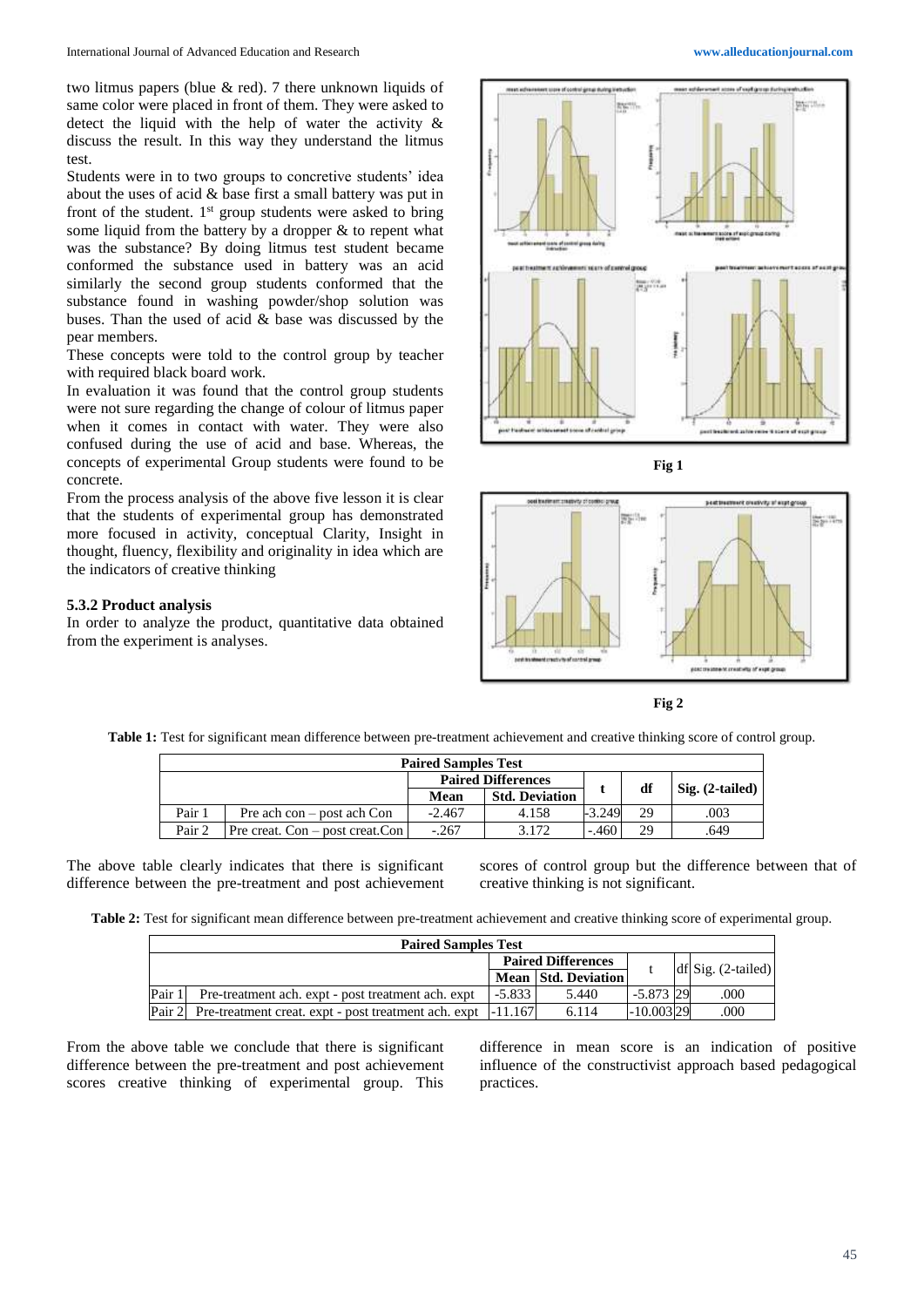**Table 3:** Test for significant mean difference in mean achievement scores of experimental and control group during instruction.

|                  |                             | <b>Levene's Test for Equality of Variances</b> |      |      | t-test for Equality of Means |     |                                |  |
|------------------|-----------------------------|------------------------------------------------|------|------|------------------------------|-----|--------------------------------|--|
|                  |                             |                                                | S12  |      | Df                           |     | Sig. (2-tailed)Mean Difference |  |
|                  | Equal variances assumed     | 52.183                                         | .000 | .726 |                              | 090 | $-3.433$                       |  |
| mean achievement | Equal variances not assumed |                                                |      |      | 72639 212                    | 092 | $-3.43$                        |  |

The above table indicates that the mean achievement scores of control group and experimental group during the experiment differs significantly. This means the experimental group students were more involved in learning process than the control group.

## **Test for significant mean difference in post treatment**

## **achievement and creative thinking scores of experimental and control group during instruction**

#### **Hypothesis**

H0- There is no significant difference between the post treatment mean achievement scores of control and experimental group.

| <b>Levene's Test for Equality of Variances</b> |                                            |        | t-test for Equality of Means |              |     |                           |          |
|------------------------------------------------|--------------------------------------------|--------|------------------------------|--------------|-----|---------------------------|----------|
|                                                |                                            |        | Sig.                         |              | df  | Sig. (2-tailed)Mean Diff. |          |
|                                                | post treatment Equal variances assumed     | 16.254 | .000                         | $-2.253$     | .58 | .028                      | $-3.633$ |
| score                                          | Equal variances not assumed                |        |                              | -2.25346.205 |     | .029                      | $-3.633$ |
| creative                                       | Equal variances assumed                    | 9.361  | .003                         | $-4.235$     | -58 | .000                      | $-4.333$ |
|                                                | thinking score Equal variances not assumed |        |                              | -4.23547.648 |     | .000                      | $-4.333$ |

**Table 4**

It is clear from the above table that there is significant difference between the post treatment achievement and creative thinking scores of control group and experimental group. The mean of experimental group are higher than that of control group which is the indication of superiority of experimental group over the control group. Hence the null *hypothesis H0- There is no significant difference between the post treatment mean achievement scores of control and* 

*experimental group- is rejected at 0.01 level of significance*. This is another proof of positive influence of the pedagogical practice on achievement as well as creative thinking.

Test for significant mean difference in achievement and creative thinking score of high and low intelligent learners of experimental group.

**Table 5**

|                      |                                                     |       | t-test for Equality of Means |                                        |        |  |  |  |
|----------------------|-----------------------------------------------------|-------|------------------------------|----------------------------------------|--------|--|--|--|
|                      |                                                     | df    |                              | <b>Sig. (2-tailed)</b> Mean Difference |        |  |  |  |
|                      | Equal variances assumed                             | 8.354 | 28                           | .000                                   | 12.846 |  |  |  |
| post treatment score | Equal variances not assumed                         | 8.572 | 27.777                       | .000                                   | 12.846 |  |  |  |
|                      | Equal variances assumed                             | 6.068 | 28                           | .000                                   | 7.176  |  |  |  |
|                      | creative thinking score Equal variances not assumed | 6.278 | 27.981                       | .000                                   | 7.176  |  |  |  |

The above table shows the significant difference between the achievement and creative thinking scores of high and low intelligent students of the experimental group. This means the pedagogical practice is not significantly influencing the performance of learners of lower intelligence.

#### **6. Discussions**

The findings indicate that the performance of students was affected by the treatment provided to the experimental group. The finding was similar to that of Mishra (2013), Jameela  $(2010)$  [9] and Verma  $(2012)$ . The students were learning by doing with a constructivist approach. They were trying to trap the essence of the activity performed by them. The researcher was working as a co explorer in the knowledge construction. The design of teaching learning material was done in such a way that the activity would be objective in terms of establishing direct relation with the concepts. The learning was joyful in experimental group in changed environment. Students had learnt by discovering the concepts by themselves during the activity. The maximization of senses in experimental group was reflected in the performance of students. Students were learning by trial and error method and due to this students were more comfortable in learning. There was also significant

difference between the pre and post treatment achievement of the control group. But the change in mean score of experimental group was much greater than that of the mean score of control group. It means that the treatment provided to the experimental group was much effective than that of control group*,* and students were involved in the teaching learning process.

The combined result of the study indicates that the activity method was significantly effective on the learning achievement of students. Similar result was found by Hemalata (2002) Kipnis & Hefstein (2008), Heard (2007) [3] and Folashade & Akinbobola (2009)<sup>[4]</sup>. In the activity method the knowledge constructed was found to be more permanent in nature. This was because students were actively participating in the learning process in experimental group. The knowledge was constructed and evaluated by the peer group. The cooperation between the peer members had made the method more effective. In the activity method verbalism was less and learning was purposive. Students were getting motivated by the success of other students in activity. (Bandura) Here the artificial dilemma created by the researcher was facilitating learning. That dilemma was working as secondary reinforcement and was found to be more effective (Dollard and Miller). The retention of the scientific concepts in the cognitive map of students was